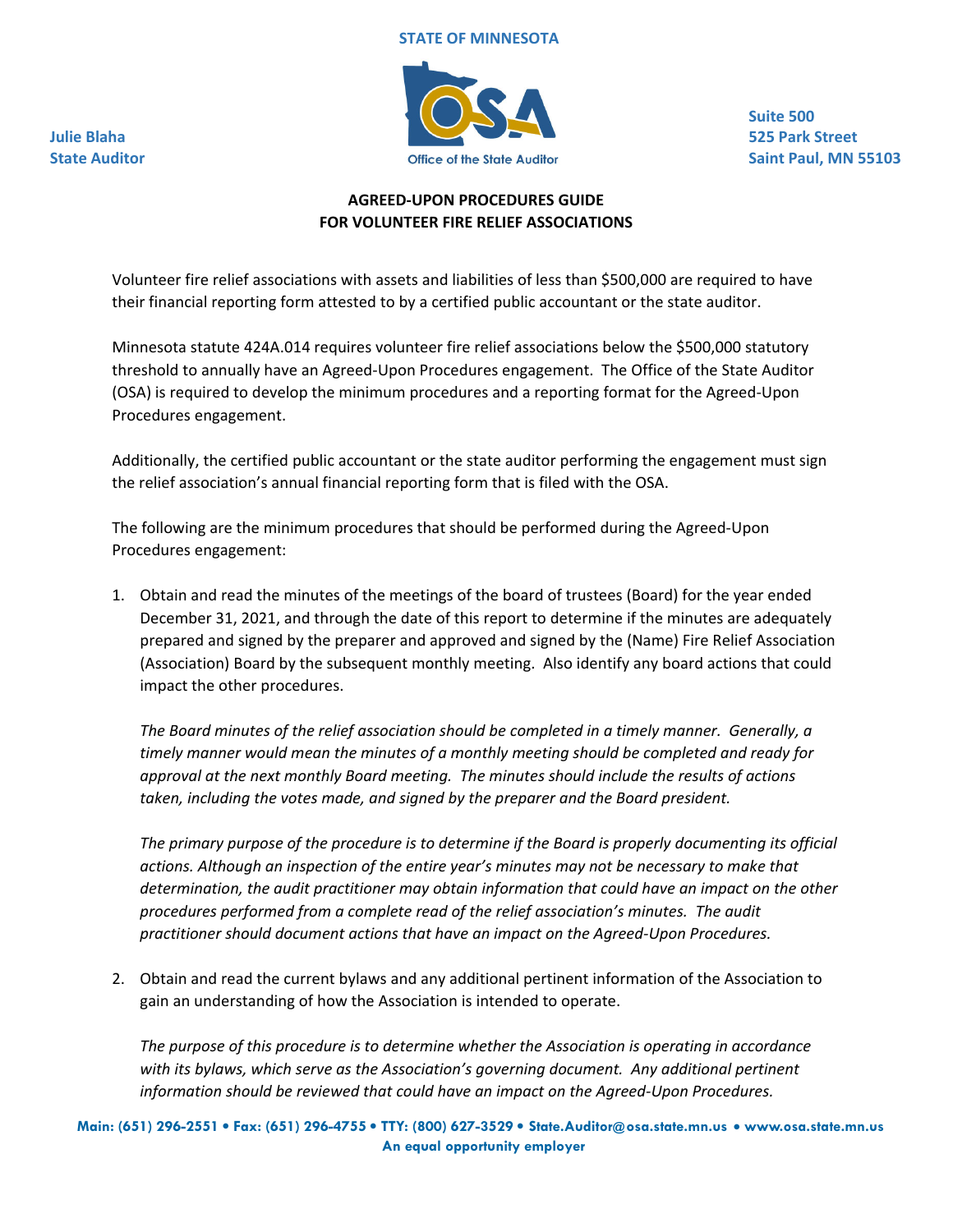3. Inquire of the Association's management about whether they have assessed whether the Association's internal controls are adequate to prevent or detect errors or fraud or that internal controls are in place to mitigate the risk. Inspect the provided documentation of that risk assessment.

*An adequate system of internal controls is likely not possible for most small relief associations. The small staff and lack of training in internal control pose significant challenges to maintaining adequate controls. However, the fact that an entity has considered what controls could be maintained and how to attempt to mitigate significant deficiencies provides some reassurance about the control environment.*

*The purpose of this procedure is to determine whether the relief association has given consideration to maintaining internal controls.*

4. Inquire about the Association's procedures and observe the records used to account for the receipts and disbursements of funds. Determine such procedures and records are adequate for reporting the receipt and disbursement activities of the [entity].

Most transactions of a small entity involve either the receipt or payment of money. Therefore, it is *important good records are maintained for receipts and disbursements. The procedures for maintaining those records should be adequate enough to provide reliable information.*

5. Obtain the bank account reconciliations for the year to determine that they are being performed within 15 days after the bank statement end date and that all bank and investment statements for the fiscal year are complete and on‐hand. Inspect a sample of 3 randomly selected monthly bank reconciliations for 2021 to determine whether they had been reviewed and signed off on by a Board member.

*In a small environment, bank reconciliations provide one of the most significant internal control activities. Since most of the relief association's activity is recorded in financial institution accounts, a relatively simple procedure like the bank reconciliation is an essential control for detecting whether errors or fraud have occurred.*

The inspection for signoff by a Board member is done in situations where segregation of duties is not *adequate and, thus, supervision of bank activity becomes a key mitigating internal control. Scanning the entire year's reconciliation is done to ensure that the control is in place throughout the year.*

6. Mathematically recompute two bank reconciliations and compare the resultant cash balances per bank to the respective general ledger account balances.

*The purpose of this procedure is to determine if the reconciliations are being accurately completed. The reconciliations should be mathematically correct and traced between the entity's records and the bank statements.*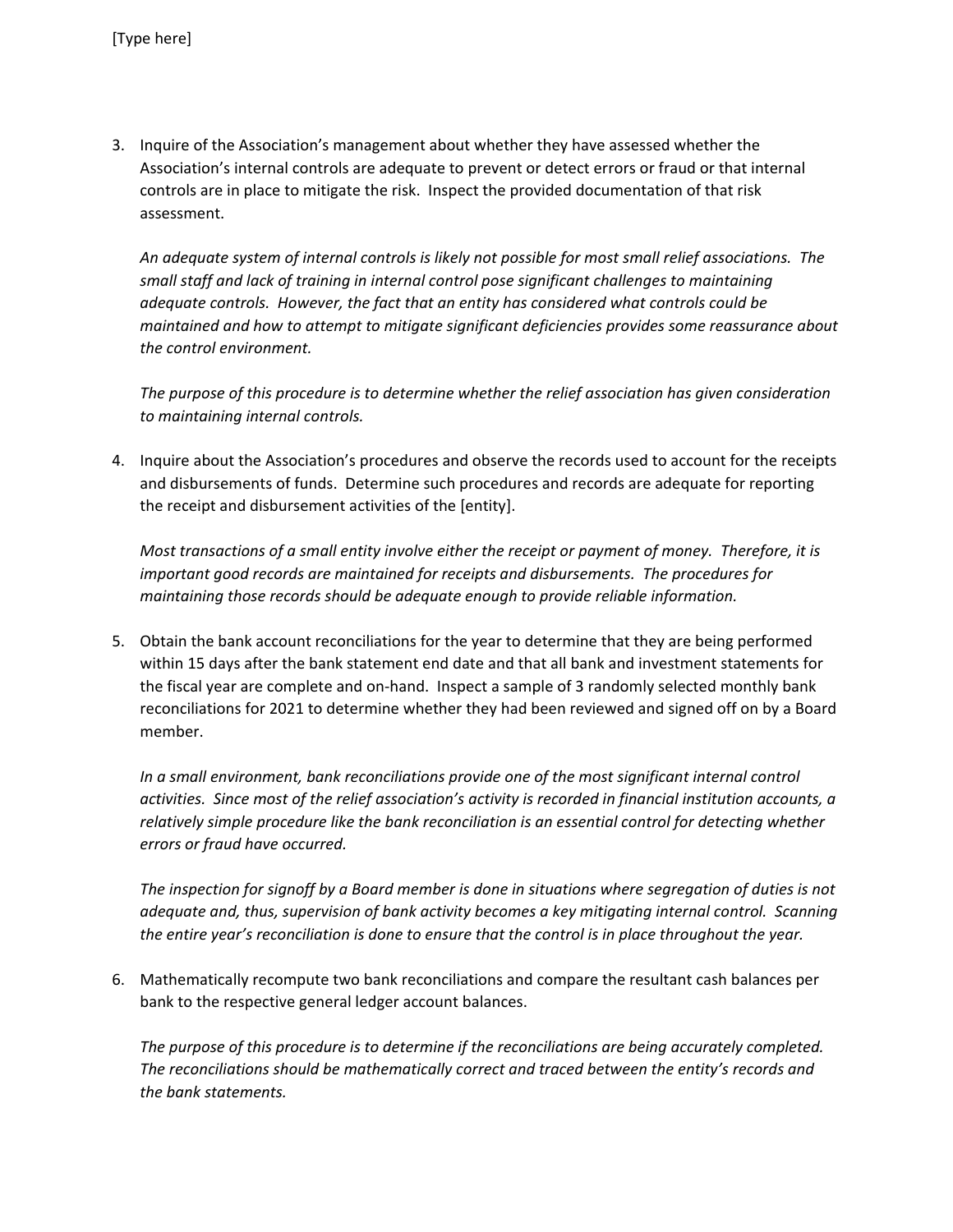7. Select a sample of cash disbursements and test at least X transactions to determine that the amount recorded in the general ledger as disbursed agrees to supporting documentation by verifying that the amount, payee, date, and description agrees to the vendor's invoice, purchase order, contract, and canceled check, as appropriate.

*The purpose of the procedure is to identify whether the sampled items are properly recorded and have a valid purpose. The goal is to trace the recorded transaction to supporting documentation and the imaged canceled check.*

*For selecting a sample, we recommend using the guidance within the AICPA's Audit and Accounting Guide: Government Auditing Standards and Single Audits, Chapter 11 ‐ Audit Sampling Considerations of Uniform Guidance Compliance Audits. While the guidance is directed towards compliance auditing, it provides a useful guide for small populations:*

| <b>Small Population Sample Size Table</b> |                               |
|-------------------------------------------|-------------------------------|
| <b>Frequency and Population Size</b>      | <b>Sample Size</b>            |
| Quarterly (4)                             |                               |
| Monthly (12)                              | $2 - 4$                       |
| Semimonthly (24)                          | $3 - 8$                       |
| Weekly (52)                               | $5 - 9$                       |
| between 52 and 250                        | 10 percent of the population* |

\**A rule of thumb some auditors follow, but the sample size is subject to professional judgment.* 

8. Inquire of how receipts are tracked to determine if receipts journals are complete. Determine total collections reflected in the receipts journal agrees to cash deposits shown on the bank statement for one month.

*The purpose of the procedure is to determine, that for the month tested, that the amounts recorded in the receipts journal were deposited in the bank.*

9. Confirm all checking and savings accounts, certificates of deposits, and investment accounts as of December 31, 2021, with financial institutions to determine if recorded amounts can be traced to third‐party provided information.

*Confirmations can also be used to identify other accounts using the relief association's tax identification number (TIN).* 

10. Compare the Association's receipts and disbursements records to the financial reporting form for accuracy and to determine if any revisions or adjustments are required.

*Compare receipts and disbursements to amounts presented on the relief association's financial reporting form. Amounts should be properly identified by source or activity.*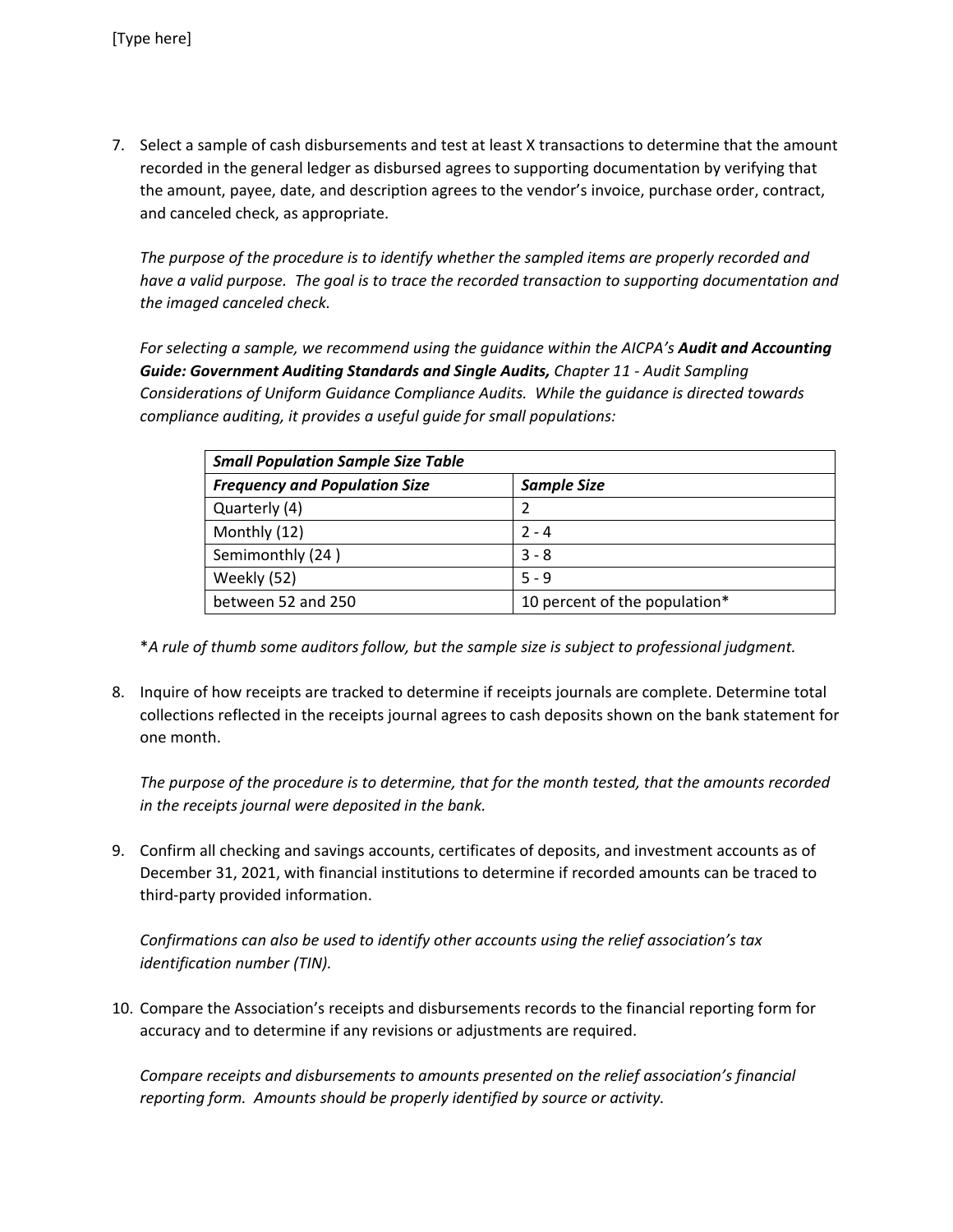11. Obtain lists of accounts receivable and payable and compare the lists to receipts and disbursement records of the subsequent year for accuracy and completeness. Also compare the current lists to the prior year's lists looking for any significant variances.

*Consider reviewing January‐February transactions subsequent to the year to determine adequacy.*

12. Agree that the amount of fire state aid, supplemental state aid, and supplemental benefit reimbursements distributed to the Association for the year ended December 31, 2021, matched amounts reported by the Office of the State Auditor or the Minnesota Department of Revenue.

*Fire state aid and supplemental state aid are transmitted in two payments, occurring on the same date, from the State to the municipality affiliated with the Association. The municipal treasurer is required to transmit fire state aid and supplemental state aid to the treasurer of the affiliated relief association within 30 days after receipt, if there is a relief association organized and the association has filed a financial report with the municipality.* 

*Supplemental benefit reimbursements are also transmitted from the State to the municipality affiliated with the Association, for prompt transfer to the Association.* 

*Fire state aid, supplemental state aid, and supplemental benefit reimbursement amounts are provided in reports on the OSA or the Minnesota Department of Revenue's websites. See for example,* https://www.osa.state.mn.us/training-guidance/guidance/pension-documents/.

13. Determine that the Association had non‐routine journal entries, such as adjustments or reclassifications, posted to the general ledger. Inspect individually significant items for the following attributes: (a) journal entries are reasonable and have supporting documentation; and (b) the [entity] has procedures that require journal entries to be reviewed, and there is evidence the reviews are being performed.

Generally, most small entities will not record a large number of journal entries, if any. Therefore, this procedure will not be applicable in a number of cases. The same sample size guidance discussed *in step 7 can be used as a guide.*

## **Compliance**

Procedures regarding compliance matters are as follows:

1. Confirm that the Association has filed current year annual reporting forms to the Office of the State Auditor and that the amounts reported reflect the amounts recorded in the Association's records.

 *The audit practitioner may be asked to assist in filing the annual reporting form.*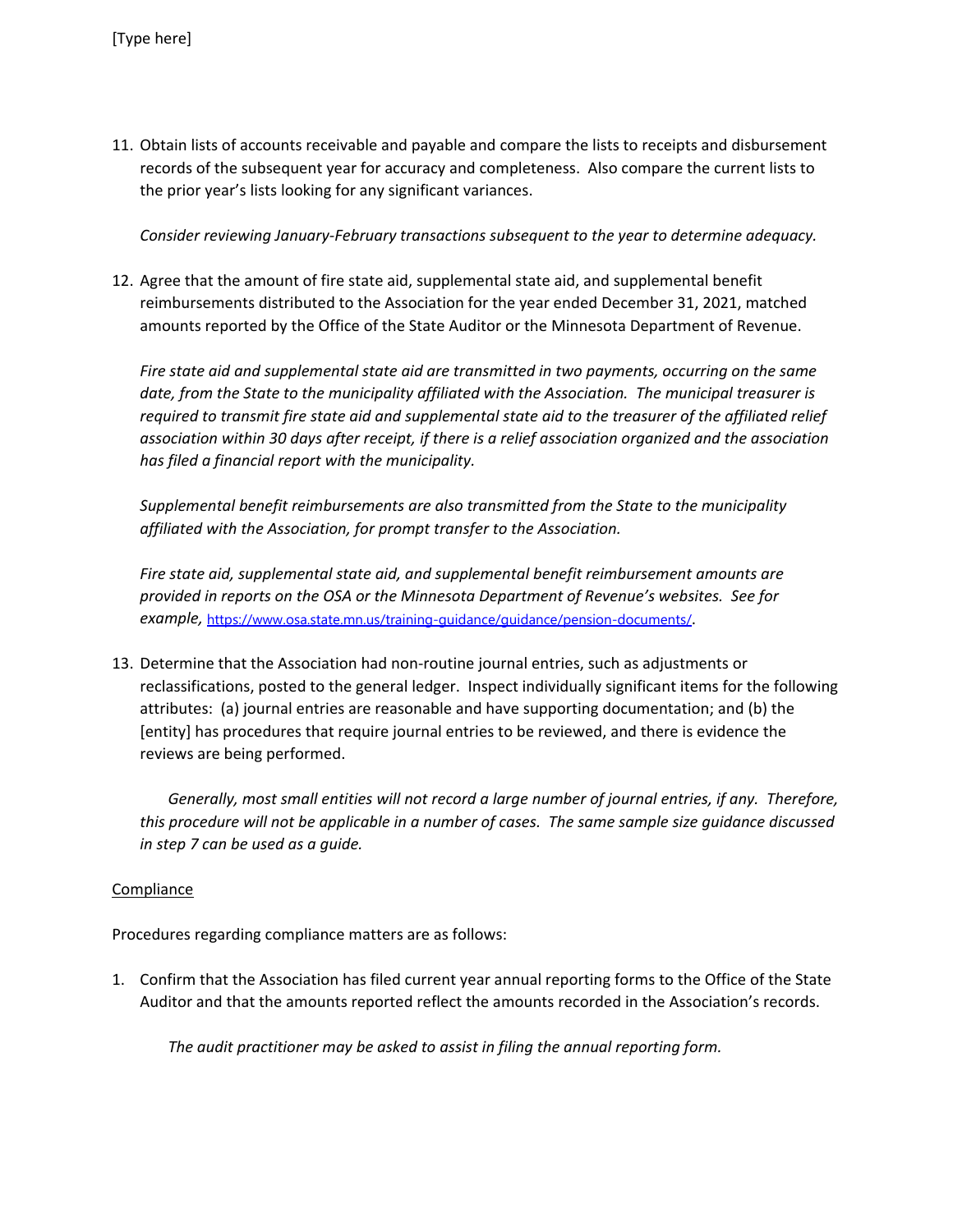2. Inspect and recalculate the bond of the Association's treasurer to assess compliance with Minn. Stat. § 424A.014.

*A relief association's treasurer must be bonded for at least ten percent of the association's assets. The amount of the bond need not exceed \$500,000.* 

*Officers of relief associations affiliated with a city fire department where the city is bonded through the League of Minnesota Cities Insurance Trust (LMCIT) are automatically defined as covered employees on the city's bond. In these cases, the relief association does not need to purchase a* separate bond, but should be sure that the amount of the LMCIT bond is at least ten percent of the *association assets.*

3. Trace the amount contributed by the municipality or independent nonprofit firefighting corporation, as applicable, to ensure it was of an amount at least equal to the required minimum municipal obligation.

For defined-benefit lump-sum plans, review the final prior-year Schedule Form to determine the *required current‐year contribution amount. For defined‐benefit monthly and monthly/lump‐sum combination plans, review the final prior‐year certification made by the relief association officers of the association's financial requirements and minimum obligation. For defined‐contribution plans, no municipal or independent nonprofit firefighting corporation contribution is required.* 

4. Inquire of management whether the Association amended its bylaws during the year and determine whether municipal or independent nonprofit firefighting corporation ratification of the amendment was received if so required because the bylaw amendment would affect the amount of, the manner of payment of, or the conditions for qualification for service pensions or ancillary benefits or disbursements other than allowable administrative expenses.

*Municipal or independent nonprofit firefighting corporation ratification is generally required for defined‐benefit plans if the bylaw amendment would affect the amount of, the manner of payment of, or the conditions for qualification for service pensions or ancillary benefits or disbursements other than allowable administrative expenses. A relief association may amend its bylaws without ratification under certain limited conditions that are based on the effect of the change on the association's liabilities.* 

5. Obtain a list of the Association's special fund assets and inspect that list to determine whether they were invested in compliance with investments allowed by Minn. Stat. § 424A.095.

*Either the limited or the expanded list of authorized investments is to be used, depending on the market value of the pension plan's assets and whether the plan invests using the services of an investment advisor or the State Board of Investment. A summary of the limited and expanded lists and their respective portfolio limitations can be found on the OSA website at*: https://www.osa.state.mn.us/media/ijehqtwp/firereliefinvestmentauthority\_202003\_statement.pdf*.*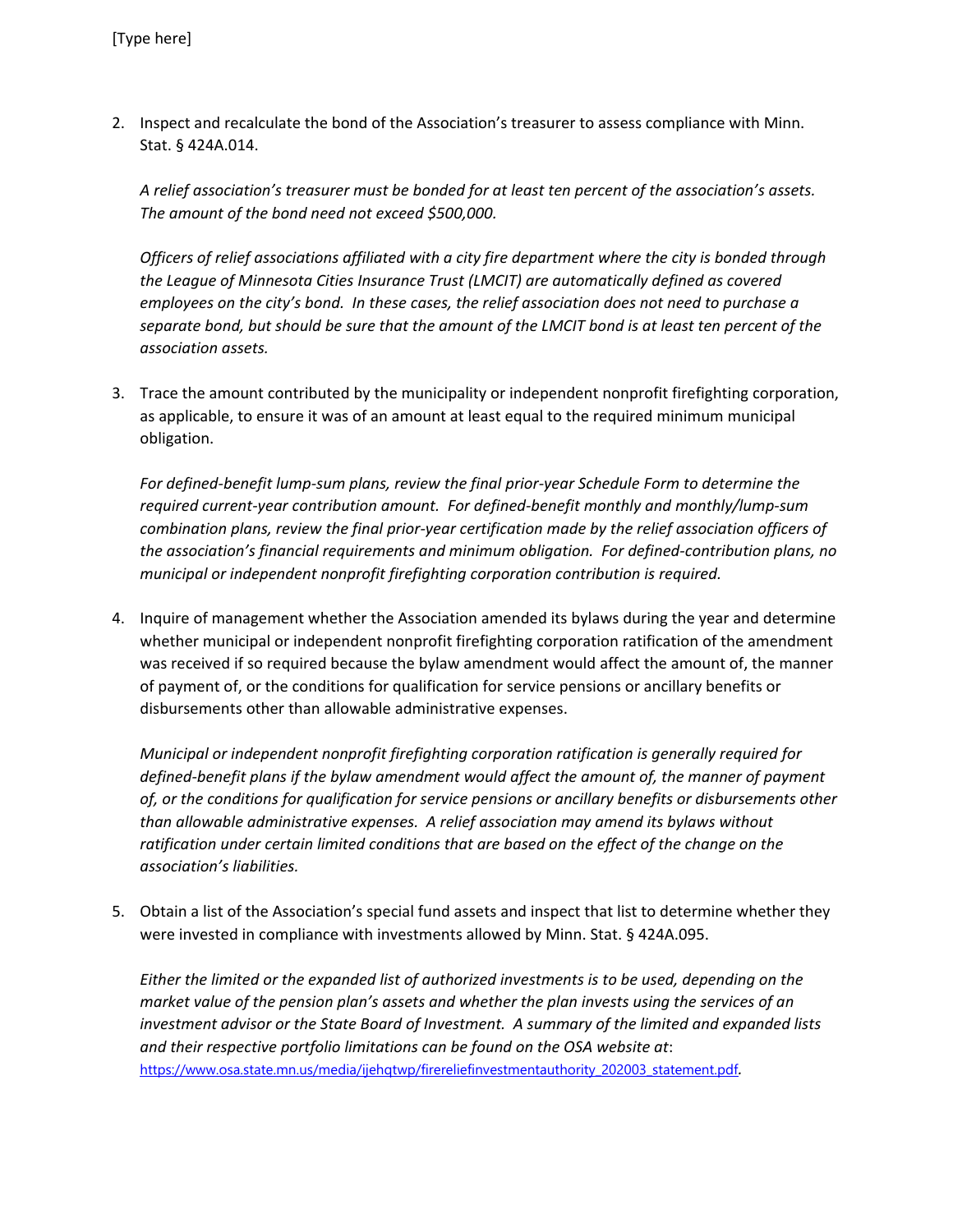6. Select a sample of the Association's special fund administrative expenses to determine whether they are the type of administrative expenses allowed by Minn. Stat. § 424A.05, subd. 3.

*Authorized disbursements from the special fund include service pensions and temporary or permanent disability benefits and survivor benefits, if authorized by and paid pursuant to law and* specified in amount in the bylaws. Relief associations may also pay from the special fund: fees, dues *and assessments to the Minnesota State Fire Department Association and to the Minnesota State Fire Chiefs Association, and insurance premiums to the state Volunteer Firefighters Benefit Association or an insurance company licensed by the State of Minnesota offering casualty insurance.* 

*Relief associations may pay from the special fund necessary, reasonable and direct expenses of maintaining, protecting and administering the special fund, if authorized by the bylaws and approved by the board of trustees. Reasonable and direct expenses are limited to those listed in Minn. Stat. § 424A.05 subd. 3b.*

7. Inquire of the Association of any instances (regardless of materiality) indicating any fraud, illegal acts, or noncompliance, and whether they have been reported to the OSA.

*The purpose of the procedure is to determine if any instances of fraud, illegal acts, or noncompliance have occurred, and whether the entity has fulfilled its reporting requirement under Minn. Stat. § 609.456.*

*The audit practitioner need not perform procedures beyond those agreed to by the parties involved (for example, the client and specified parties). If, in connection with the application of the agreed‐ upon procedures, matters come to the audit practitioner's attention by other means that significantly contradict the subject matter, the audit practitioner should include such matters in his or her report.*

*Deciding whether such matters are important enough to communicate is a matter of professional* judgment. It is generally better to err on the side of conservatism and report any matters that are *relevant to the subject matter and might be considered significant to the client or specified parties.*

## **Responsibilities of Engagement Practitioner**

*The audit practitioner need not perform procedures beyond those agreed to by the parties involved (for example, the client and specified parties). If, in connection with the application of the agreed‐ upon procedures, matters come to the audit practitioner's attention by other means that significantly contradict the subject matter, the audit practitioner should include such matters in his or her report.*

*Deciding whether such matters are important enough to communicate is a matter of professional* judgment. It is generally better to err on the side of conservatism and report any matters that are *relevant to the subject matter and might be considered significant to the client or specified parties.*